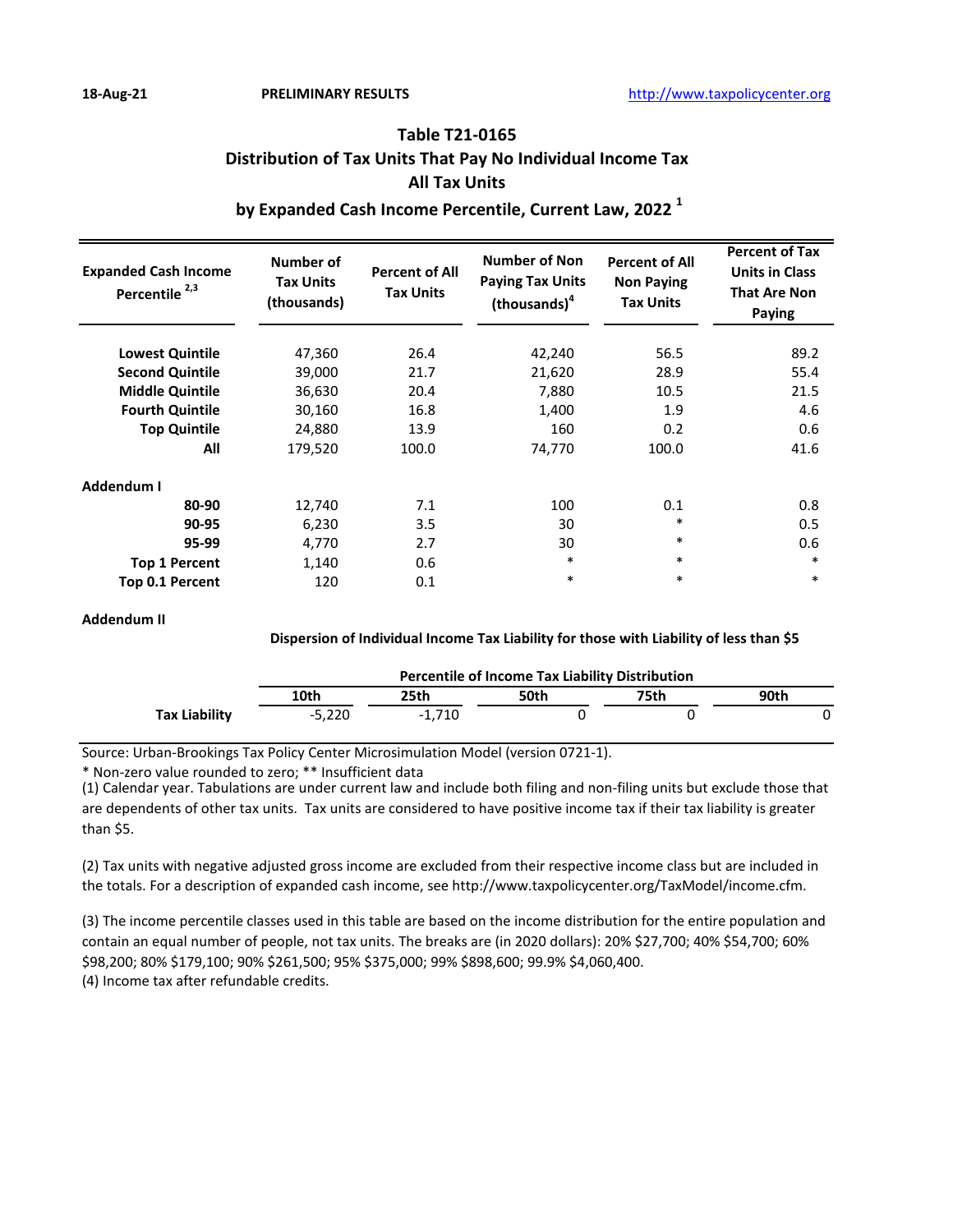# **Table T21-0165 Distribution of Tax Units That Pay No Individual Income Tax All Tax Units**

## **by Expanded Cash Income Percentile Adjusted for Family Size, Current Law, 2022 <sup>1</sup>**

| <b>Expanded Cash Income</b><br>Percentile <sup>2,3</sup> | Number of<br><b>Tax Units</b><br>(thousands) | <b>Percent of All</b><br><b>Tax Units</b> | Number of<br><b>Non Paying</b><br><b>Tax Units</b><br>(thousands) <sup>4</sup> | <b>Percent of All</b><br><b>Non Paying</b><br><b>Tax Units</b> | <b>Percent of Tax</b><br><b>Units in Class That</b><br><b>Are Non Paying</b> |
|----------------------------------------------------------|----------------------------------------------|-------------------------------------------|--------------------------------------------------------------------------------|----------------------------------------------------------------|------------------------------------------------------------------------------|
| <b>Lowest Quintile</b>                                   | 39,360                                       | 21.9                                      | 37,690                                                                         | 50.4                                                           | 95.8                                                                         |
| <b>Second Quintile</b>                                   | 36,940                                       | 20.6                                      | 26,200                                                                         | 35.0                                                           | 70.9                                                                         |
| <b>Middle Quintile</b>                                   | 36,320                                       | 20.2                                      | 8,120                                                                          | 10.9                                                           | 22.4                                                                         |
| <b>Fourth Quintile</b>                                   | 34,050                                       | 19.0                                      | 1,050                                                                          | 1.4                                                            | 3.1                                                                          |
| <b>Top Quintile</b>                                      | 31,350                                       | 17.5                                      | 240                                                                            | 0.3                                                            | 0.8                                                                          |
| All                                                      | 179,520                                      | 100.0                                     | 74,770                                                                         | 100.0                                                          | 41.6                                                                         |
| Addendum I                                               |                                              |                                           |                                                                                |                                                                |                                                                              |
| 80-90                                                    | 16,030                                       | 8.9                                       | 150                                                                            | 0.2                                                            | 0.9                                                                          |
| 90-95                                                    | 7,860                                        | 4.4                                       | 50                                                                             | *                                                              | 0.6                                                                          |
| 95-99                                                    | 6,060                                        | 3.4                                       | $\ast$                                                                         | $\ast$                                                         | $\ast$                                                                       |
| <b>Top 1 Percent</b>                                     | 1,400                                        | 0.8                                       | $\ast$                                                                         | $\ast$                                                         | $\ast$                                                                       |
| Top 0.1 Percent                                          | $***$                                        | $\ast$                                    | $\ast$                                                                         | $\ast$                                                         | $\ast$                                                                       |

#### **Addendum II**

#### **Dispersion of Individual Income Tax Liability for those with Liability of less than \$5**

|               | <b>Percentile of Income Tax Liability Distribution</b> |      |      |      |      |  |  |  |
|---------------|--------------------------------------------------------|------|------|------|------|--|--|--|
|               | 10th                                                   | 25th | 50th | 75th | 90th |  |  |  |
| Tax Liability | -870                                                   |      |      |      |      |  |  |  |

Source: Urban-Brookings Tax Policy Center Microsimulation Model (version 0721-1).

\* Non-zero value rounded to zero; \*\* Insufficient data

(1) Calendar year. Tabulations are under current law and include both filing and non-filing units but exclude those that are dependents of other tax units. Tax units are considered to have positive income tax if their tax liability is greater than \$5.

(2) Tax units with negative adjusted gross income are excluded from their respective income class but are included in the totals. For a description of expanded cash income, see http://www.taxpolicycenter.org/TaxModel/income.cfm.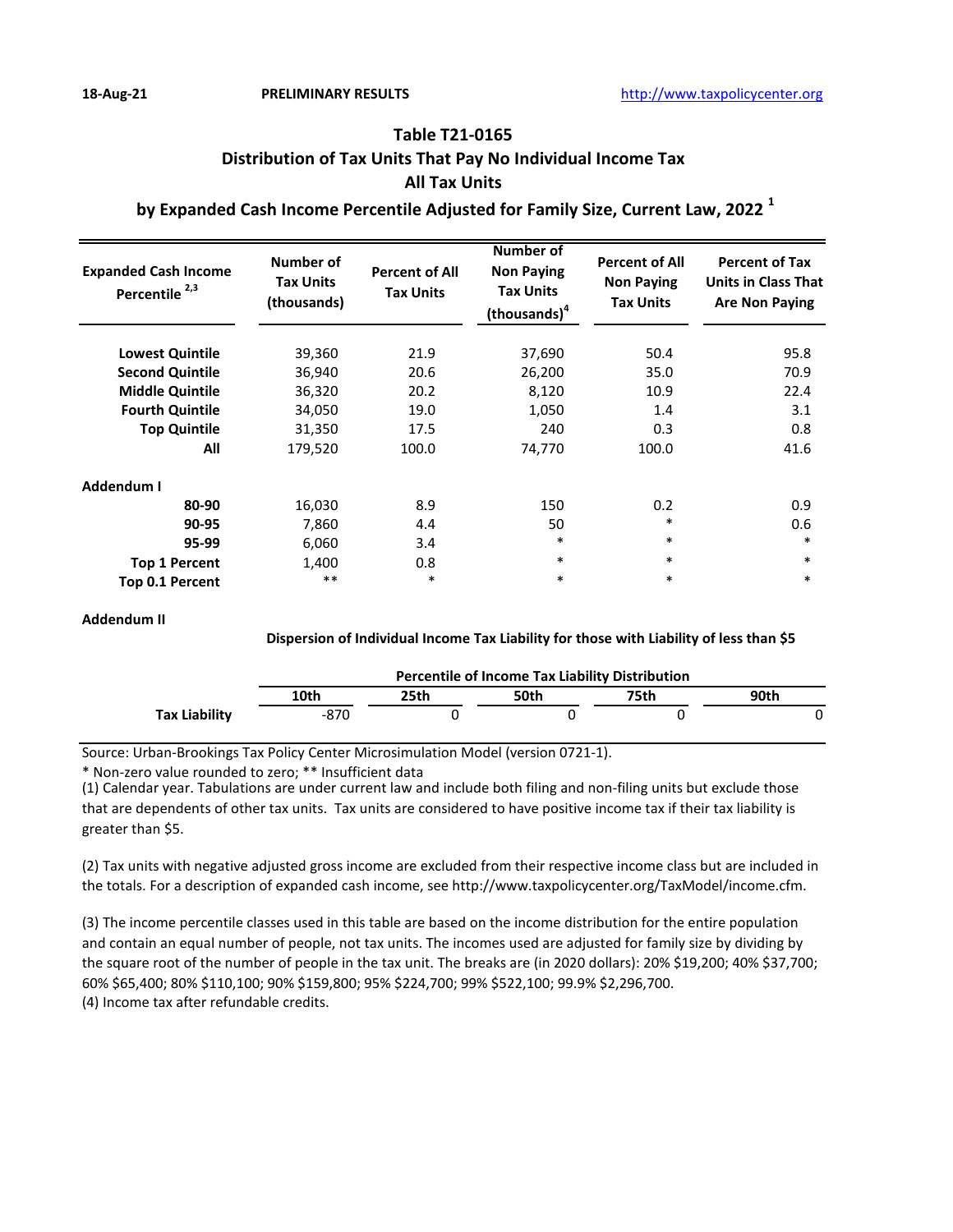# **Table T21-0165 Distribution of Tax Units That Pay No Individual Income Tax Single Tax Units**

## **by Expanded Cash Income Percentile Adjusted for Family Size, Current Law, 2022 <sup>1</sup>**

| <b>Expanded Cash Income</b><br>Percentile <sup>2,3</sup> | Number of<br><b>Tax Units</b><br>(thousands) | <b>Percent of All</b><br><b>Tax Units</b> | Number of<br><b>Non Paying</b><br><b>Tax Units</b><br>(thousands) <sup>4</sup> | <b>Percent of All</b><br><b>Non Paying</b><br><b>Tax Units</b> | <b>Percent of Tax</b><br><b>Units in Class That</b><br><b>Are Non Paying</b> |
|----------------------------------------------------------|----------------------------------------------|-------------------------------------------|--------------------------------------------------------------------------------|----------------------------------------------------------------|------------------------------------------------------------------------------|
| <b>Lowest Quintile</b>                                   | 25,520                                       | 28.8                                      | 23,980                                                                         | 59.9                                                           | 94.0                                                                         |
| <b>Second Quintile</b>                                   | 20,180                                       | 22.7                                      | 11,840                                                                         | 29.6                                                           | 58.7                                                                         |
| <b>Middle Quintile</b>                                   | 18,390                                       | 20.7                                      | 2,840                                                                          | 7.1                                                            | 15.4                                                                         |
| <b>Fourth Quintile</b>                                   | 14,430                                       | 16.3                                      | 500                                                                            | 1.2                                                            | 3.5                                                                          |
| <b>Top Quintile</b>                                      | 9,390                                        | 10.6                                      | 110                                                                            | 0.3                                                            | 1.2                                                                          |
| All                                                      | 88,710                                       | 100.0                                     | 40,050                                                                         | 100.0                                                          | 45.1                                                                         |
| Addendum I                                               |                                              |                                           |                                                                                |                                                                |                                                                              |
| 80-90                                                    | 5,300                                        | 6.0                                       | 70                                                                             | 0.2                                                            | 1.3                                                                          |
| 90-95                                                    | 2,210                                        | 2.5                                       | 20                                                                             | $\ast$                                                         | 0.9                                                                          |
| 95-99                                                    | 1,570                                        | 1.8                                       | *                                                                              | $\ast$                                                         | $\ast$                                                                       |
| <b>Top 1 Percent</b>                                     | 310                                          | 0.3                                       | $\ast$                                                                         | $\ast$                                                         | $\ast$                                                                       |
| Top 0.1 Percent                                          | $***$                                        | $\ast$                                    | $\ast$                                                                         | $\ast$                                                         | $\ast$                                                                       |

#### **Addendum II**

#### **Dispersion of Individual Income Tax Liability for those with Liability of less than \$5**

|                      | <b>Percentile of Income Tax Liability Distribution</b> |      |      |      |      |  |  |  |
|----------------------|--------------------------------------------------------|------|------|------|------|--|--|--|
|                      | 10th                                                   | 25th | 50th | 75th | 90th |  |  |  |
| <b>Tax Liability</b> | -870                                                   |      |      |      |      |  |  |  |

Source: Urban-Brookings Tax Policy Center Microsimulation Model (version 0721-1).

\* Non-zero value rounded to zero; \*\* Insufficient data

(1) Calendar year. Tabulations are under current law and include both filing and non-filing units but exclude those that are dependents of other tax units. Tax units are considered to have positive income tax if their tax liability is greater than \$5.

(2) Tax units with negative adjusted gross income are excluded from their respective income class but are included in the totals. For a description of expanded cash income, see http://www.taxpolicycenter.org/TaxModel/income.cfm.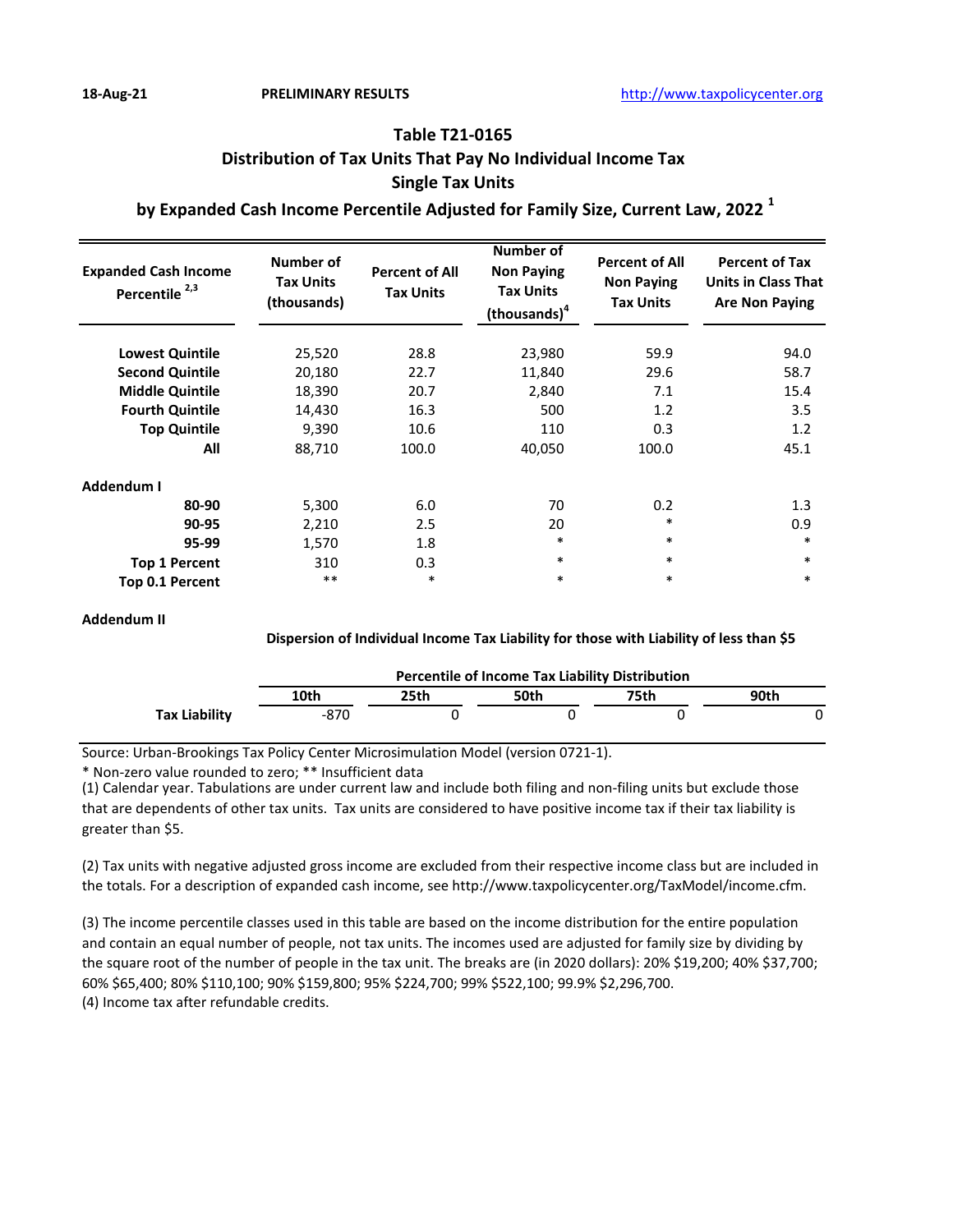# **Table T21-0165 Distribution of Tax Units That Pay No Individual Income Tax Joint Tax Units**

## **by Expanded Cash Income Percentile Adjusted for Family Size, Current Law, 2022 <sup>1</sup>**

| <b>Expanded Cash Income</b><br>Percentile <sup>2,3</sup> | Number of<br><b>Tax Units</b><br>(thousands) | <b>Percent of All</b><br><b>Tax Units</b> | Number of<br><b>Non Paying</b><br><b>Tax Units</b><br>(thousands) <sup>4</sup> | <b>Percent of All</b><br><b>Non Paying</b><br><b>Tax Units</b> | <b>Percent of Tax</b><br><b>Units in Class That</b><br><b>Are Non Paying</b> |
|----------------------------------------------------------|----------------------------------------------|-------------------------------------------|--------------------------------------------------------------------------------|----------------------------------------------------------------|------------------------------------------------------------------------------|
| <b>Lowest Quintile</b>                                   | 6,980                                        | 10.8                                      | 6,950                                                                          | 36.8                                                           | 99.6                                                                         |
| <b>Second Quintile</b>                                   | 8,580                                        | 13.3                                      | 7,500                                                                          | 39.7                                                           | 87.4                                                                         |
| <b>Middle Quintile</b>                                   | 11,840                                       | 18.4                                      | 3,340                                                                          | 17.7                                                           | 28.2                                                                         |
| <b>Fourth Quintile</b>                                   | 16,170                                       | 25.1                                      | 470                                                                            | 2.5                                                            | 2.9                                                                          |
| <b>Top Quintile</b>                                      | 20,230                                       | 31.4                                      | 110                                                                            | 0.6                                                            | 0.5                                                                          |
| All                                                      | 64,340                                       | 100.0                                     | 18,900                                                                         | 100.0                                                          | 29.4                                                                         |
| Addendum I                                               |                                              |                                           |                                                                                |                                                                |                                                                              |
| 80-90                                                    | 9,740                                        | 15.1                                      | 60                                                                             | 0.3                                                            | 0.6                                                                          |
| 90-95                                                    | 5,230                                        | 8.1                                       | 30                                                                             | 0.2                                                            | 0.6                                                                          |
| 95-99                                                    | 4,240                                        | 6.6                                       | 20                                                                             | 0.1                                                            | 0.5                                                                          |
| <b>Top 1 Percent</b>                                     | 1,020                                        | 1.6                                       | $\ast$                                                                         | $\ast$                                                         | $\ast$                                                                       |
| <b>Top 0.1 Percent</b>                                   | 100                                          | 0.2                                       | $\ast$                                                                         | $\ast$                                                         | $\ast$                                                                       |

#### **Addendum II**

#### **Dispersion of Individual Income Tax Liability for those with Liability of less than \$5**

|                      | <b>Percentile of Income Tax Liability Distribution</b> |          |      |      |      |  |  |  |
|----------------------|--------------------------------------------------------|----------|------|------|------|--|--|--|
|                      | 10th                                                   | 25th     | 50th | 75th | 90th |  |  |  |
| <b>Tax Liability</b> | -5.110                                                 | $-1.470$ |      |      |      |  |  |  |

Source: Urban-Brookings Tax Policy Center Microsimulation Model (version 0721-1).

\* Non-zero value rounded to zero; \*\* Insufficient data

(1) Calendar year. Tabulations are under current law and include both filing and non-filing units but exclude those that are dependents of other tax units. Tax units are considered to have positive income tax if their tax liability is greater than \$5.

(2) Tax units with negative adjusted gross income are excluded from their respective income class but are included in the totals. For a description of expanded cash income, see http://www.taxpolicycenter.org/TaxModel/income.cfm.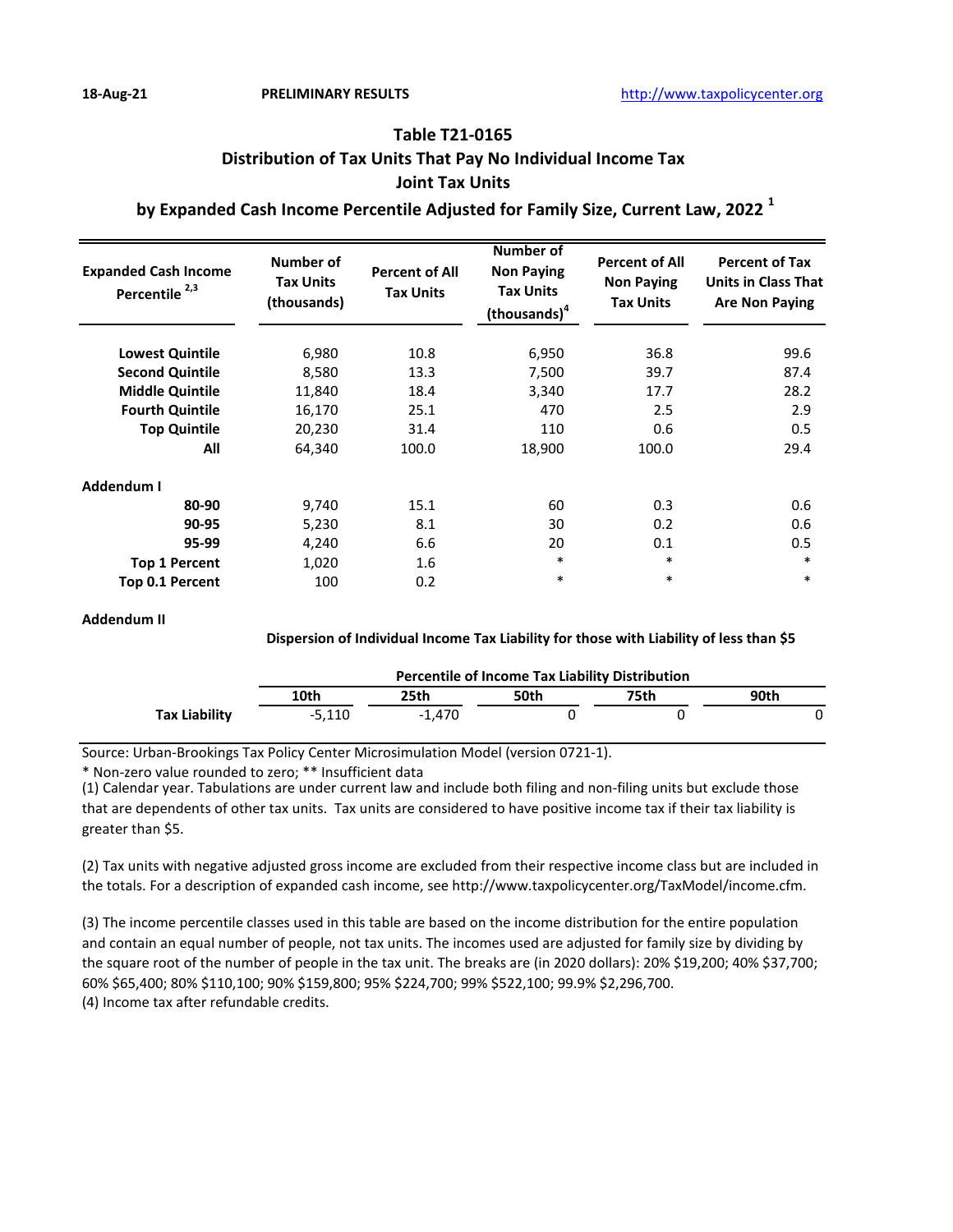# **Table T21-0165 Distribution of Tax Units That Pay No Individual Income Tax Head of Household Tax Units**

## **by Expanded Cash Income Percentile Adjusted for Family Size, Current Law, 2022 <sup>1</sup>**

| <b>Expanded Cash Income</b><br>Percentile <sup>2,3</sup> | <b>Number of</b><br><b>Tax Units</b><br>(thousands) | <b>Percent of All</b><br><b>Tax Units</b> | Number of<br><b>Non Paying</b><br><b>Tax Units</b><br>(thousands) <sup>4</sup> | <b>Percent of All</b><br><b>Non Paying</b><br><b>Tax Units</b> | <b>Percent of Tax</b><br><b>Units in Class That</b><br><b>Are Non Paying</b> |
|----------------------------------------------------------|-----------------------------------------------------|-------------------------------------------|--------------------------------------------------------------------------------|----------------------------------------------------------------|------------------------------------------------------------------------------|
| <b>Lowest Quintile</b>                                   | 6,490                                               | 28.7                                      | 6,470                                                                          | 42.8                                                           | 99.7                                                                         |
| <b>Second Quintile</b>                                   | 7,390                                               | 32.6                                      | 6,610                                                                          | 43.7                                                           | 89.4                                                                         |
| <b>Middle Quintile</b>                                   | 5,150                                               | 22.7                                      | 1,910                                                                          | 12.6                                                           | 37.1                                                                         |
| <b>Fourth Quintile</b>                                   | 2,570                                               | 11.3                                      | 60                                                                             | 0.4                                                            | 2.3                                                                          |
| <b>Top Quintile</b>                                      | 1,010                                               | 4.5                                       | 10                                                                             | 0.1                                                            | 1.0                                                                          |
| All                                                      | 22,650                                              | 100.0                                     | 15,120                                                                         | 100.0                                                          | 66.8                                                                         |
| Addendum I                                               |                                                     |                                           |                                                                                |                                                                |                                                                              |
| 80-90                                                    | 630                                                 | 2.8                                       | 10                                                                             | 0.1                                                            | 1.6                                                                          |
| 90-95                                                    | 240                                                 | 1.1                                       | *                                                                              | $\ast$                                                         | $\ast$                                                                       |
| 95-99                                                    | 110                                                 | 0.5                                       | *                                                                              | $\ast$                                                         | $\ast$                                                                       |
| <b>Top 1 Percent</b>                                     | 30                                                  | 0.1                                       | $\ast$                                                                         | $\ast$                                                         | $\ast$                                                                       |
| Top 0.1 Percent                                          | $***$                                               | $***$                                     | $***$                                                                          | $***$                                                          | $***$                                                                        |

#### **Addendum II**

#### **Dispersion of Individual Income Tax Liability for those with Liability of less than \$5**

|               | <b>Percentile of Income Tax Liability Distribution</b> |          |        |          |      |  |  |
|---------------|--------------------------------------------------------|----------|--------|----------|------|--|--|
|               | 10th                                                   | 25th     | 50th   | 75th     | 90th |  |  |
| Tax Liability | -8.070                                                 | $-5.930$ | -4.130 | $-2.050$ | -510 |  |  |

Source: Urban-Brookings Tax Policy Center Microsimulation Model (version 0721-1).

\* Non-zero value rounded to zero; \*\* Insufficient data

(1) Calendar year. Tabulations are under current law and include both filing and non-filing units but exclude those that are dependents of other tax units. Tax units are considered to have positive income tax if their tax liability is greater than \$5.

(2) Tax units with negative adjusted gross income are excluded from their respective income class but are included in the totals. For a description of expanded cash income, see http://www.taxpolicycenter.org/TaxModel/income.cfm.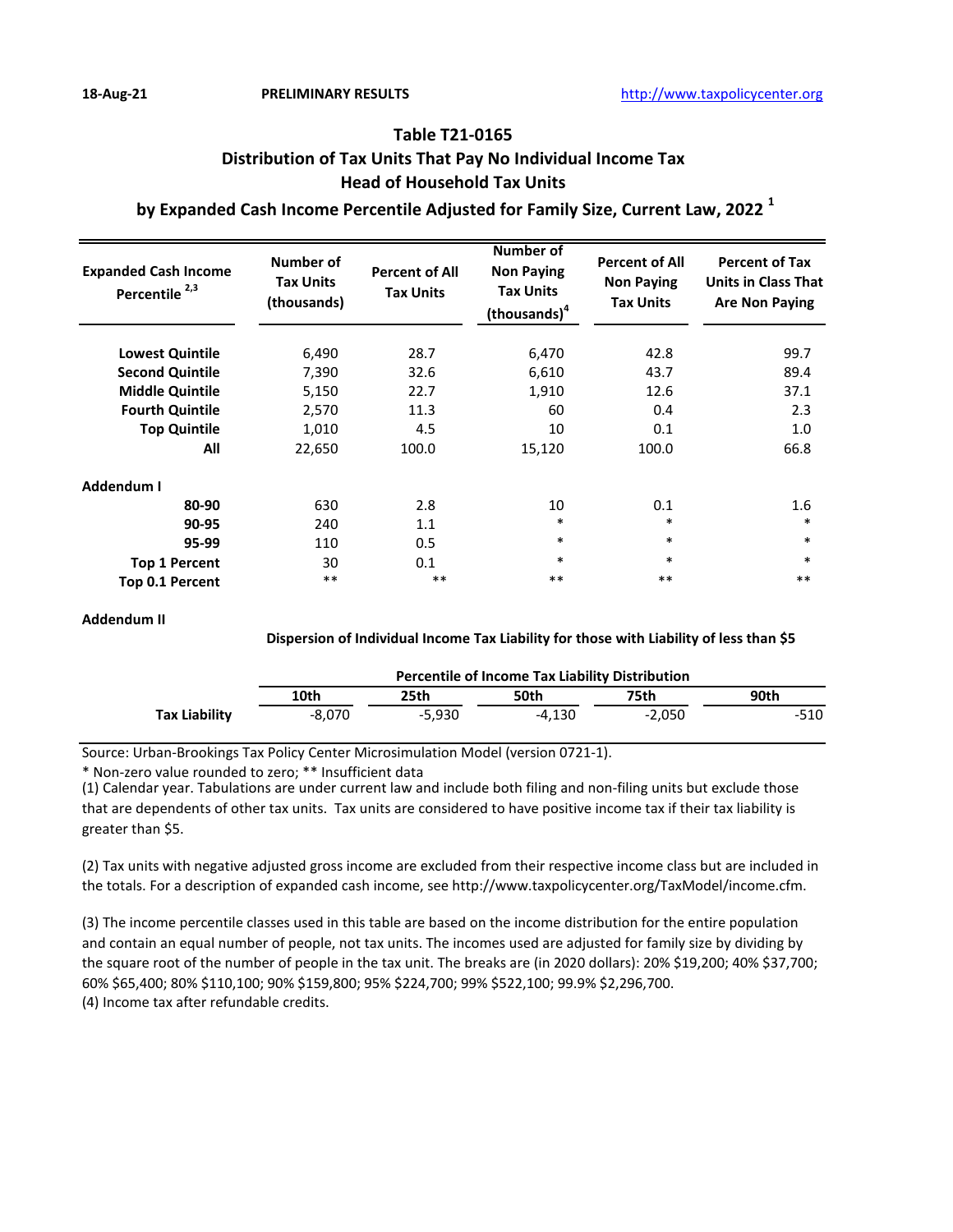# **Table T21-0165 Distribution of Tax Units That Pay No Individual Income Tax All Tax Units with Children**

## **by Expanded Cash Income Percentile Adjusted for Family Size, Current Law, 2022 <sup>1</sup>**

| <b>Expanded Cash Income</b><br>Percentile <sup>2,3</sup> | Number of<br><b>Tax Units</b><br>(thousands) | <b>Percent of All</b><br><b>Tax Units</b> | <b>Number of</b><br><b>Non Paying</b><br><b>Tax Units</b><br>(thousands) <sup>4</sup> | <b>Percent of All</b><br><b>Non Paying</b><br><b>Tax Units</b> | <b>Percent of Tax</b><br><b>Units in Class That</b><br><b>Are Non Paying</b> |
|----------------------------------------------------------|----------------------------------------------|-------------------------------------------|---------------------------------------------------------------------------------------|----------------------------------------------------------------|------------------------------------------------------------------------------|
| <b>Lowest Quintile</b>                                   | 10,520                                       | 20.5                                      | 10,500                                                                                | 42.3                                                           | 99.8                                                                         |
| <b>Second Quintile</b>                                   | 11,380                                       | 22.1                                      | 10,230                                                                                | 41.2                                                           | 89.9                                                                         |
| <b>Middle Quintile</b>                                   | 10,350                                       | 20.1                                      | 3,590                                                                                 | 14.5                                                           | 34.7                                                                         |
| <b>Fourth Quintile</b>                                   | 9,620                                        | 18.7                                      | 210                                                                                   | 0.8                                                            | 2.2                                                                          |
| <b>Top Quintile</b>                                      | 9,290                                        | 18.1                                      | 60                                                                                    | 0.2                                                            | 0.6                                                                          |
| All                                                      | 51,400                                       | 100.0                                     | 24,810                                                                                | 100.0                                                          | 48.3                                                                         |
| Addendum I                                               |                                              |                                           |                                                                                       |                                                                |                                                                              |
| 80-90                                                    | 4,710                                        | 9.2                                       | 30                                                                                    | 0.1                                                            | 0.6                                                                          |
| 90-95                                                    | 2,270                                        | 4.4                                       | 20                                                                                    | 0.1                                                            | 0.9                                                                          |
| 95-99                                                    | 1,830                                        | 3.6                                       | 10                                                                                    | 0.0                                                            | 0.5                                                                          |
| <b>Top 1 Percent</b>                                     | 480                                          | 0.9                                       | $\ast$                                                                                | $\ast$                                                         | $\ast$                                                                       |
| <b>Top 0.1 Percent</b>                                   | 50                                           | 0.1                                       | $\ast$                                                                                | $\ast$                                                         | $\ast$                                                                       |

#### **Addendum II**

#### **Dispersion of Individual Income Tax Liability for those with Liability of less than \$5**

|                      | <b>Percentile of Income Tax Liability Distribution</b> |          |          |          |      |  |  |
|----------------------|--------------------------------------------------------|----------|----------|----------|------|--|--|
|                      | 10th                                                   | 25th     | 50th     | 75th     | 90th |  |  |
| <b>Tax Liability</b> | -8.130                                                 | $-5.700$ | $-3.840$ | $-1.740$ | -460 |  |  |

Source: Urban-Brookings Tax Policy Center Microsimulation Model (version 0721-1).

\* Non-zero value rounded to zero; \*\* Insufficient data

(1) Calendar year. Tabulations are under current law and include both filing and non-filing units but exclude those that are dependents of other tax units. Tax units are considered to have positive income tax if their tax liability is greater than \$5.

(2) Tax units with negative adjusted gross income are excluded from their respective income class but are included in the totals. For a description of expanded cash income, see http://www.taxpolicycenter.org/TaxModel/income.cfm.